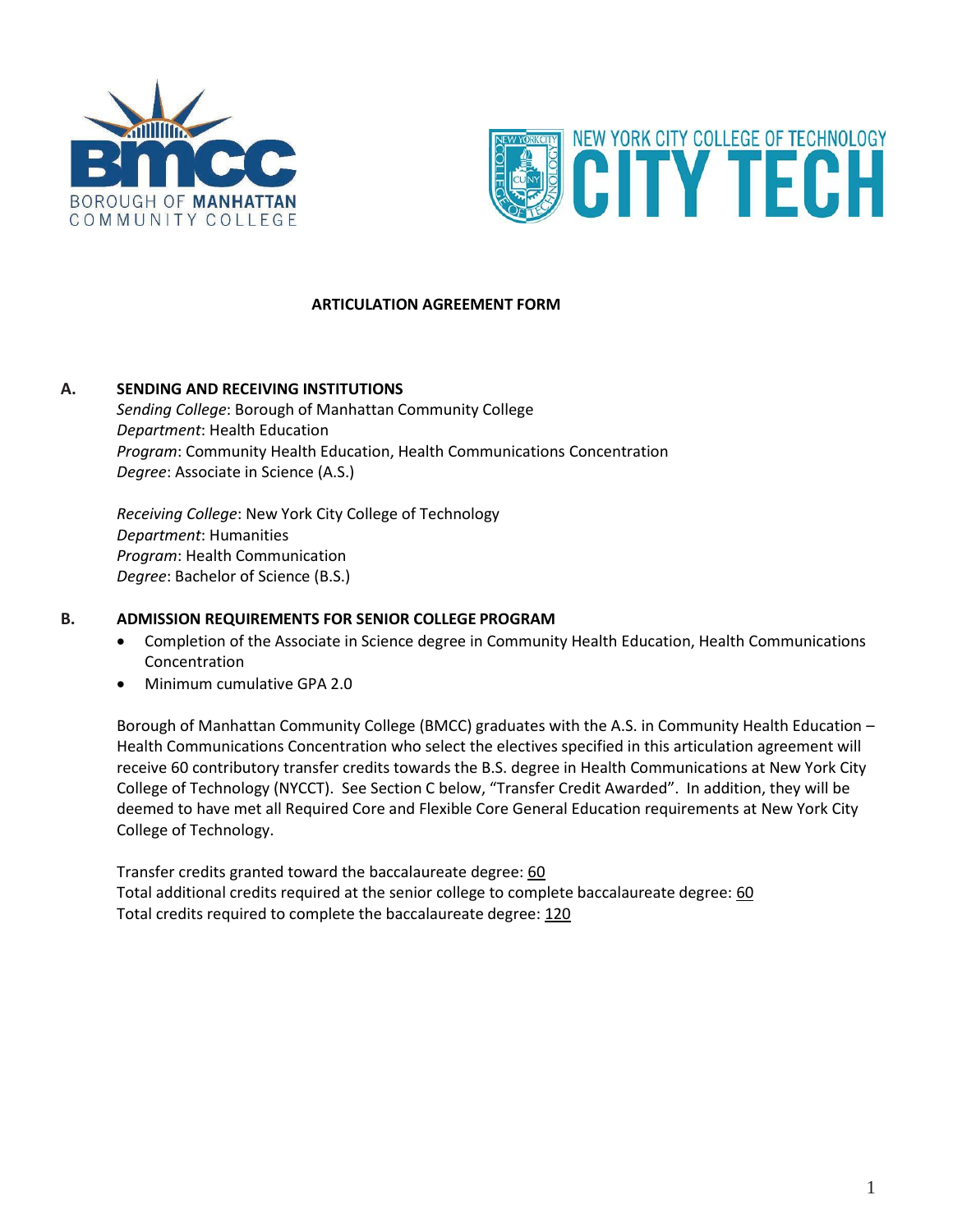### **C. TRANSFER CREDIT AWARDED**

*Courses to be taken at BMCC.* 

| <b>Common Core</b>                                                                    |    |  |
|---------------------------------------------------------------------------------------|----|--|
| <b>Required Common Core</b>                                                           |    |  |
| <b>English Composition</b>                                                            | 6  |  |
| Mathematical & Quantitative Reasoning <sup>1</sup>                                    | 3  |  |
| Life & Physical Sciences <sup>2</sup>                                                 | 3  |  |
| <b>Total Required Common Core</b>                                                     | 12 |  |
| <b>Flexible Common Core</b>                                                           |    |  |
| Creative Expression <sup>3</sup>                                                      | 6  |  |
| World Culture & Global Issues                                                         | 3  |  |
| U.S. Experience in Its Diversity                                                      | 3  |  |
| Individual & Society                                                                  | 3  |  |
| Scientific World                                                                      | 3  |  |
| <b>Total Flexible Common Core</b>                                                     | 18 |  |
| <b>Total Common Core</b>                                                              | 30 |  |
| <b>Curriculum Requirements</b>                                                        |    |  |
| <b>HED 110</b><br><b>Comprehensive Health Education</b>                               | 3  |  |
| <b>Critical Health Topics</b><br><b>HED 211</b>                                       | 3  |  |
| Introduction to Community Health Education<br><b>HED 301</b>                          | 3  |  |
| <b>Health Counseling</b><br><b>HED 302</b>                                            | 3  |  |
| <b>Health Communication Concentration Requirements</b>                                |    |  |
| Communication Strategies in Health Literacy, Promotion, Programming<br><b>HED 255</b> | 3  |  |
| <b>Interpersonal Communication</b><br><b>COM 240</b>                                  | 3  |  |
| <b>Intercultural Communication</b><br><b>COM 255</b>                                  | 3  |  |
| <b>COM 265</b><br><b>Gender and Communication</b>                                     | 3  |  |
| <b>General Electives</b>                                                              |    |  |
| <b>Total Curriculum Credits</b>                                                       | 30 |  |
| <b>Total Program Credits</b>                                                          | 60 |  |

<sup>1</sup> Students must take MAT 150 to transfer to NYCCT under this agreement

<sup>2</sup> Students must take BIO 111 to transfer to NYCCT under this agreement.<br><sup>3</sup> Students must take SPE 100 or SPE 102 to transfer to NYCCT under this agreement.

# **D. COURSE EQUIVALENCIES**

| HED 211 Critical Health Topics                | COM 1403 Introduction to Com in Healthcare Professions |
|-----------------------------------------------|--------------------------------------------------------|
| HED 255 Communication Strategies in Health    | COM 2403 Health Communication                          |
| COM 240 Interpersonal Communication           | COM 2404 Interpersonal Communication                   |
| COM 255 Intercultural Communication           | COM 2402 Intercultural Communication                   |
| COM 265 Gender and Communication              | COM 2406 Gender and Health Communication*              |
| HED 301 Introduction to Community Health      | COM 3403 Health Communication and Education            |
| Education                                     |                                                        |
| SPE 100 Fundamentals of Public Speaking       | COM 1330 Public Speaking                               |
| COM 100 Introduction to Communication Studies | COM 1332 Introduction to Human Communication           |
| COM 245 The Mass Media                        | COM 1400 Media Studies                                 |
| SPE 220 Advanced Public Speaking              | COM 2405 Principles of Persuasion                      |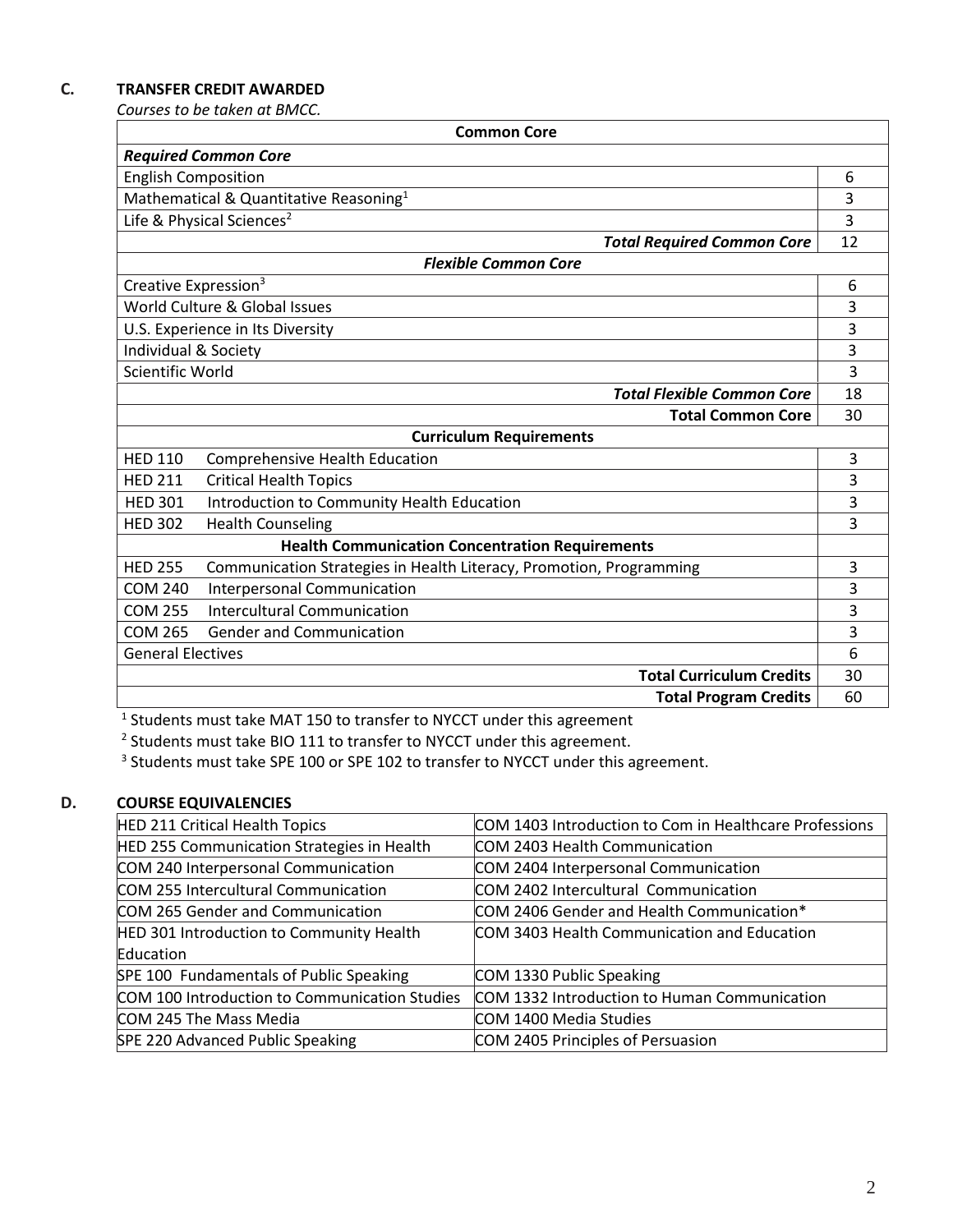# **E. REMAINING COURSE TO BE TAKEN for NYCCT's BS in Health Communication**

| Interdisciplinary class  |                                                                                                                                                                                                                                                                                                                                                                                                                                                                                                                                                                                                                                                                                 | 3  |
|--------------------------|---------------------------------------------------------------------------------------------------------------------------------------------------------------------------------------------------------------------------------------------------------------------------------------------------------------------------------------------------------------------------------------------------------------------------------------------------------------------------------------------------------------------------------------------------------------------------------------------------------------------------------------------------------------------------------|----|
| <b>BIO 2311</b>          | Anatomy and Physiology 1                                                                                                                                                                                                                                                                                                                                                                                                                                                                                                                                                                                                                                                        | 4  |
| PSY 1101                 | Introduction to Psychology                                                                                                                                                                                                                                                                                                                                                                                                                                                                                                                                                                                                                                                      | 3  |
| LIB 1201                 | Research and Documentation in the Information Age (IS)                                                                                                                                                                                                                                                                                                                                                                                                                                                                                                                                                                                                                          | 3  |
| <b>COM 1400</b>          | <b>Introduction to Media Studies</b>                                                                                                                                                                                                                                                                                                                                                                                                                                                                                                                                                                                                                                            |    |
| <b>PHIL 2203</b>         | <b>Health Care Ethics</b>                                                                                                                                                                                                                                                                                                                                                                                                                                                                                                                                                                                                                                                       |    |
| <b>COM 2405</b>          | Principles of Persuasion                                                                                                                                                                                                                                                                                                                                                                                                                                                                                                                                                                                                                                                        |    |
| <b>COM 3401</b>          | <b>Business and Professional Communications</b>                                                                                                                                                                                                                                                                                                                                                                                                                                                                                                                                                                                                                                 | 3  |
| <b>Program Electives</b> | Program Electives<br>Students choose 3 courses from the following for a total of 9 credits:<br>COM 2406 Gender and Health Communication<br>$\bullet$<br>COM 3402 Communicating in Multicultural Healthcare Settings<br>$\bullet$<br>COM 3403 Health Communication and Education<br>$\bullet$<br>COM 3501 Introduction to Healthcare Interpreting<br>$\bullet$<br>COM 3502 Communicating Healthcare Narratives<br>$\bullet$<br>COM 3404 Crisis and Emergency Risk Communication<br>٠<br>COM 3405 Public Health Campaigns<br>$\bullet$<br>COM 3500 U.S. Health Policy and Communication Advocacy<br>$\bullet$<br>COM 3503 Health, Media and Communication Technology<br>$\bullet$ | 9  |
| <b>COM 4000</b>          | Health Communication Research Methods and Design                                                                                                                                                                                                                                                                                                                                                                                                                                                                                                                                                                                                                                | 4  |
| <b>COM 4100</b>          | Senior Seminar                                                                                                                                                                                                                                                                                                                                                                                                                                                                                                                                                                                                                                                                  | 4  |
| <b>COM 4200</b>          | <b>Health Communication Internship</b>                                                                                                                                                                                                                                                                                                                                                                                                                                                                                                                                                                                                                                          | 4  |
| Free electives           | (to reach 60 credits and a total of at least 60 liberal arts credits)                                                                                                                                                                                                                                                                                                                                                                                                                                                                                                                                                                                                           | 14 |

**TOTAL CREDITS TAKEN AT NYCCT: 60** , which includes two writing intensive courses, one in the major and one in liberal arts

# **F. ARTICULATION AGREEMENT FOLLOW-UP PROCEDURES**

- *1. Procedures for reviewing, updating, modifying or terminating agreement:*  When either of the degree programs involved in this agreement undergoes a change, the agreement will be reviewed and revised accordingly by faculty from each institution's respective departments, selected by their chairpersons and/or program directors.
- *2. Procedures for evaluating agreement, i.e., tracking the number of students who transfer under the articulation agreement and their success:*

Each year, NYCCT will provide BMCC with the following information: a) the number of BMCC students who enrolled; and b) the aggregate GPA of these enrolled students.

*3. Sending and receiving college procedures for publicizing agreement, e.g., college catalogs, transfer advisers, websites, etc.:* 

 Community Health Education – Health Communications Concentration at BMCC and to ensure that the This articulation agreement will be publicized on the BMCC website, and the NYCCT website. Transfer advisors at BMCC will promote this agreement with eligible students. BMCC students who plan to transfer into the Health Communications degree program at NYCCT are advised to choose the listed program requirements indicated in this document in order to satisfy the requirements for the A.S. degree in maximum number of credits are transferred to satisfy Health Communications B.S. degree requirements at NYCCT. Refer to the college website for a list of the general requirements for the A.S. degree.